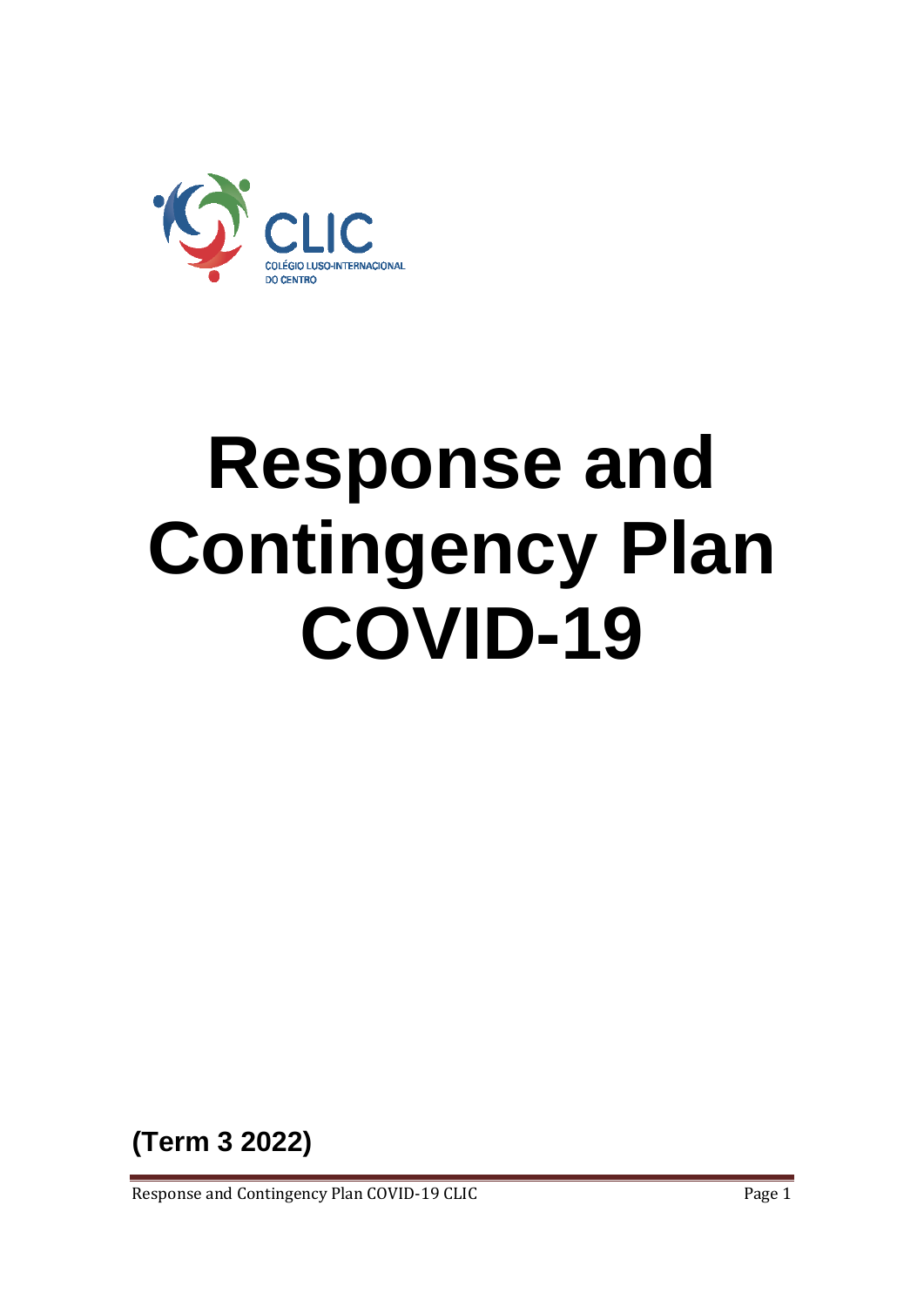# **1 — Introduction**

This plan will continue to be reviewed and updated by the COVID-19 Leadership Team as new recommendations and guidelines are issued by the Portuguese Health Authority and DGEstE (educational authority).

# **2 — COVID-19 Leadership Team**

The overall coordination of the contingency plan is led by the Head Teacher, Delilah Miguel and by the designated Focal Point (Miss McKie), who will be assisted by the Leadership Team made up of the following people:

Middle and Upper School Coordinator - Mrs Manuela Vieira; Exams Officer – Mr. Ricardo Leite Cleaning Supervisor – Mrs Guida Abreu

## **3 — Guidelines for the school comunity**

The current epidemiological situation means that each individual member of the CLIC community has a vital role to play in protecting the community as a whole. As such self-isolating when COVID-19 symptoms are experienced and following effective preventative measures is essential.

#### **3.1 General community measures**

Any member of the school community who has a temperature of 38ºC or more must remain at home and inform the Leadership Team.

Any member of the school community who experiences any of the symptoms below must remain at home and inform the Leadership Team.

- a dry cough,
- difficulty breathing,
- a sore throat.
- a consistent headache,
- aching muscles,
- loss or alteration of their sense of taste or smell.

Should any student have a temperature of 38ºC or more, or should they experience any of the above symptoms while at school their parents/guardians will be contacted immediately to take them home.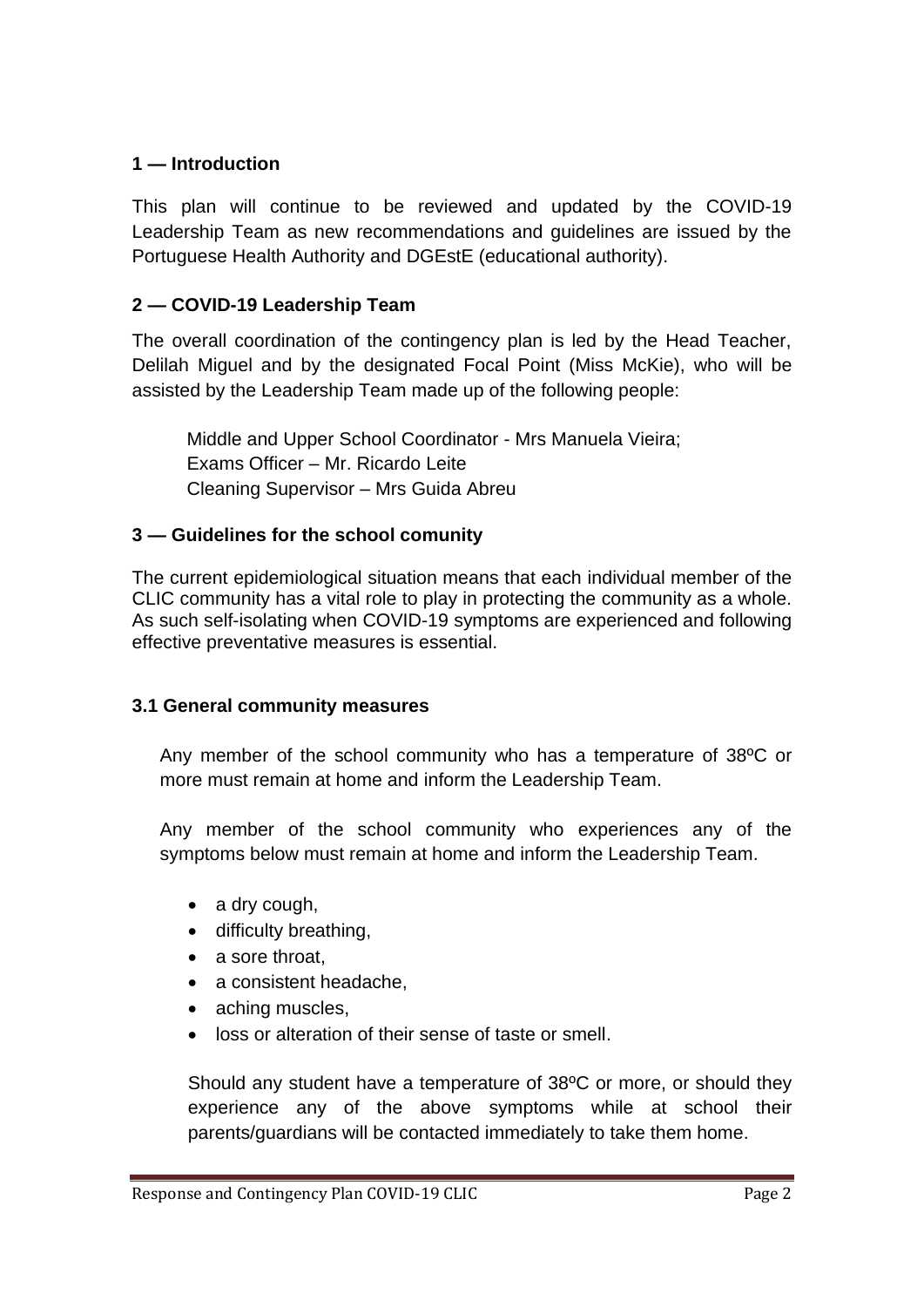- Masks are no longer compulsory in educational establishments.
- Any member of the school community may continue to wear a mask if they wish.
- Frequent and correct hand washing using liquid soap and water, scrubbing the hands rigorously for at least 20 seconds.
- Reinforce hand washing before and after contact with food, after the use of toilets, and after contact with surfaces in public places (door handles, etc.);
- Cough or sneeze into a tissue (single-use) or into the sleeve, and not into hands;
- Place used tissues in a dustbin and wash your hands afterwards;
- Avoid touching eyes, nose and mouth;
- Use an alcohol-based sanitizer when entering or leaving rooms;
- Use the different entrance and exit points to the building as indicated for different groups of students and staff;
- Comply with staggered times to enter and exit the school building;
- Follow physical distancing guidelines when attending large-scale events;
- Personal items and food should not be shared.

# **4 – Access to CLIC**

Until otherwise indicated, only staff and students may enter the school building. anyone who is not essential to the operation of CLIC will not be able to enter the building.

When strictly necessary an authorization may be given to deal with administrative matters at the CLIC Office.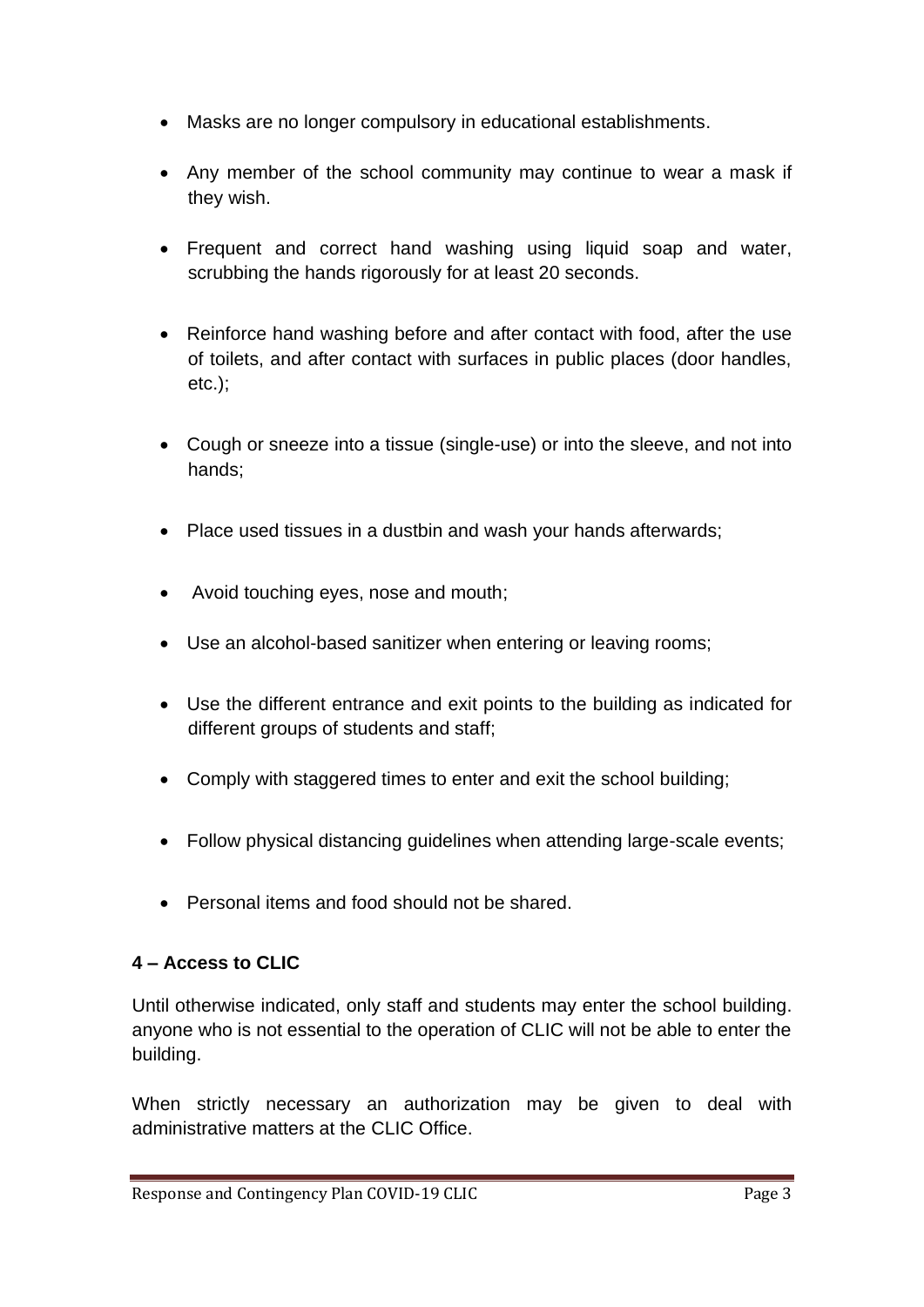Visitor requests for access will be dealt with on a case-by-case basis.

# **5- Preventative Measures at CLIC**

- All rooms and communal areas will be cleaned and sanitized regularly;
- All rooms and communal areas will have hand sanitizer dispensers:
- All toilets will have soap dispensers and single-use hand towels;
- The cleaning team will manage the waste on a daily basis in accordance with health authority (DGS) guidelines;
- The rooms will be disinfected when there is a change of group or every two hours;
- All rooms and communal areas will be kept well ventilated;
- Toilet facilities will be cleaned after each break and at the end of the day;
- Communal areas and surfaces will be disinfected 4 times a day;
- Rooms used for meals will be disinfected immediately after use;
- The areas used by staff only will be disinfected at least twice a day.

# **6- CONTAINMENT PROCEDURES**

All community members must remain aware of COVID-19 related symptoms and report any suspected/confirmed infections to the Leadership Team.

If a student has any COVID-19 related symptoms at school, this will be immediately communicated to parents/guardians whose responsibility it is to pick them up and contact SNS 24 (808 24 24 24).